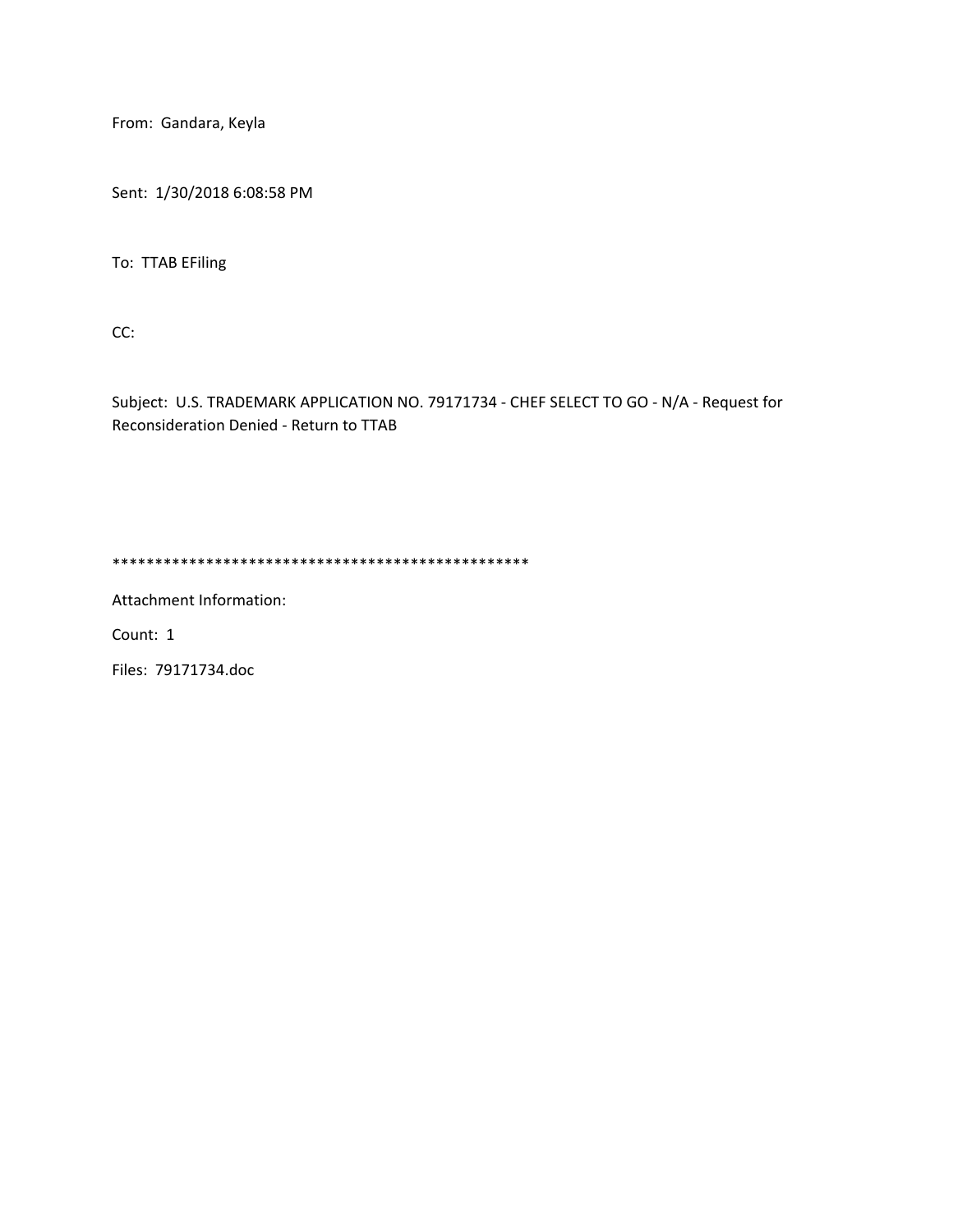## **UNITED STATES PATENT AND TRADEMARK OFFICE (USPTO) OFFICE ACTION (OFFICIAL LETTER) ABOUT APPLICANT'S TRADEMARK APPLICATION**

### **U.S. APPLICATION SERIAL NO.** 79171734

**MARK:** CHEF SELECT TO GO



SCOTT GREENBERG

LOCKE LORD LLP

200 VESEY STREETBROOKFIELD PLACE

NEW YORK, NY 10281



**GENERAL TRADEMARK INFORMATION: http://www.uspto.gov/trademarks/index.jsp** 

VIEW YOUR APPLICATION FILE

**APPLICANT:** Lidl Stiftung & Co. KG

### **CORRESPONDENT'S REFERENCE/DOCKET NO:**

N/A

**CORRESPONDENT E-MAIL ADDRESS:**

ptotmcommunication@lockelord.com

# **REQUEST FOR RECONSIDERATION DENIED**

### **ISSUE/MAILING DATE: 1/30/2018**

## **INTERNATIONAL REGISTRATION NO. 1263075**

The trademark examining attorney has carefully reviewed applicant's request for reconsideration and is denying the request for the reasons stated below. *See* 37 C.F.R. §2.63(b)(3); TMEP §§715.03(a)(ii)(B), 715.04(a). The refusal under Trademark Act Section 2(d) based on U.S. Reg. No. 3873838 made final in the Office action dated July 6, 2017 is maintained and continues to be final. *See* TMEP §§715.03(a)(ii)(B), 715.04(a). The refusal under Trademark Act Section 2(d) based on U.S. Reg. No. 4156570 made final in the Office action is withdrawn. *See* TMEP §§715.03(a)(ii)(B), 715.04(a).